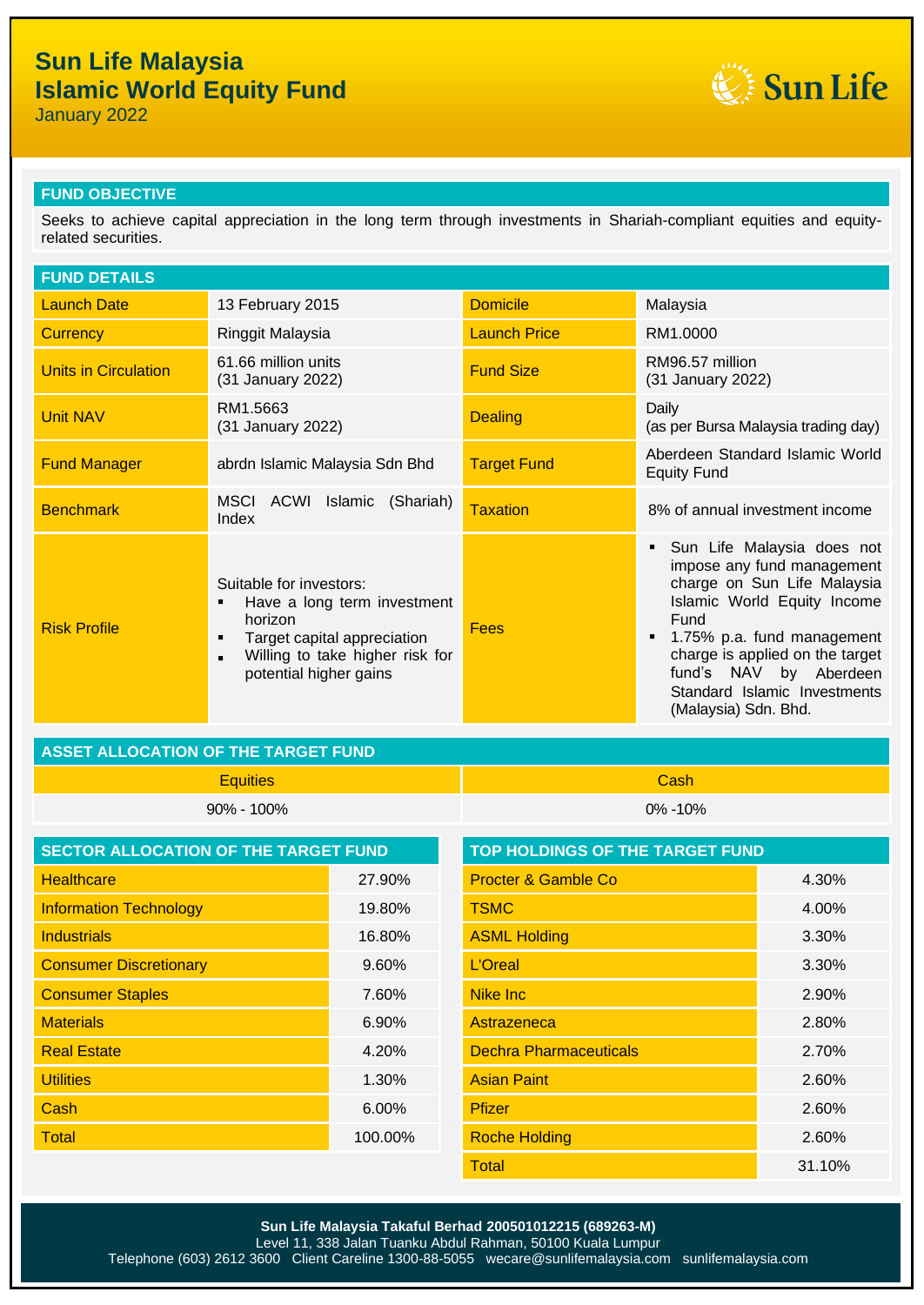**Sun Life** 

January 2022

#### **PERFORMANCE RECORD**

This fund feeds into Aberdeen Standard Islamic World Equity Fund ("target fund") with the objective to achieve capital appreciation in the long term through investments in Shariah-compliant equities and equity-related securities.

Table below shows the investment returns of Sun Life Malaysia Islamic World Equity Fund versus its benchmark as at 31 January 2022:

| $\frac{1}{2}$     | <b>TD</b> | 1M       | 6M      | 1-Year | 3-Years | 5-Years | <b>Since</b><br><b>Inception</b> |
|-------------------|-----------|----------|---------|--------|---------|---------|----------------------------------|
| Fund <sup>*</sup> | $-10.43$  | $-10.43$ | $-7.91$ | 10.93  | 45.84   | 47.37   | 56.63                            |
| <b>Benchmark</b>  | $-3.42$   | $-3.42$  | 0.47    | 17.79  | 49.63   | 60.99   | 109.28                           |

*\* Calculation of past performance is based on NAV-to-NAV*

**Notice: Past performance of the fund is not an indication of its future performance which may differ. The fund performance is not guaranteed.**

#### **FUND MANAGER'S COMMENTS**

- January proved to be volatile, with global equities falling 4.9% in US dollar terms, and the US 10-year bond yield rising from 1.5% to 1.8% over the month. Growth stocks crumbled under the expectation of higher interest rates, as investors digested a hawkish statement from the US Federal Reserve.
- Elsewhere, in other developments, Russia-Ukraine tensions sustained high energy prices, and recent companies' future earnings guidance has disappointed. Unsurprisingly, given the market backdrop of tightening monetary policy and heightened geopolitical risk, the energy and financials sectors topped the performance table, with information technology the weakest sector.
- Semiconductor equipment maker ASML weighed on returns. The share suffered from the sharp market rotation away from quality-growth companies on increased uncertainty surrounding interest rate hikes. The shares weakened despite earnings upgrades after its results and amid a buoyant demand backdrop. Similarly, Dechra Pharmaceuticals, the veterinary drug specialist, also underperformed. Operationally, Dechra continued to do well. Two deals that were completed in January seem strategically sound and add three commercial-stage drugs to its product pipeline.
- On a more positive note, China Resources Land responded positively to reports that the regulator may exclude some top-tier developers' merger-and-acquisition loans from China's "three red lines" metrics on debt. This could enable companies such as China Resources Land to speed up acquisitions should it wish to do so. Lastly, AstraZeneca's shares climbed after the US Food and Drug Administration granted its breast cancer drug, Enhertu, priority review following positive trial results. The company also secured European Medicines Agency approval to ramp up Covid-19 vaccine manufacturing.
- We sold Costco Wholesale as the stock is no longer deemed to be Shariah compliant.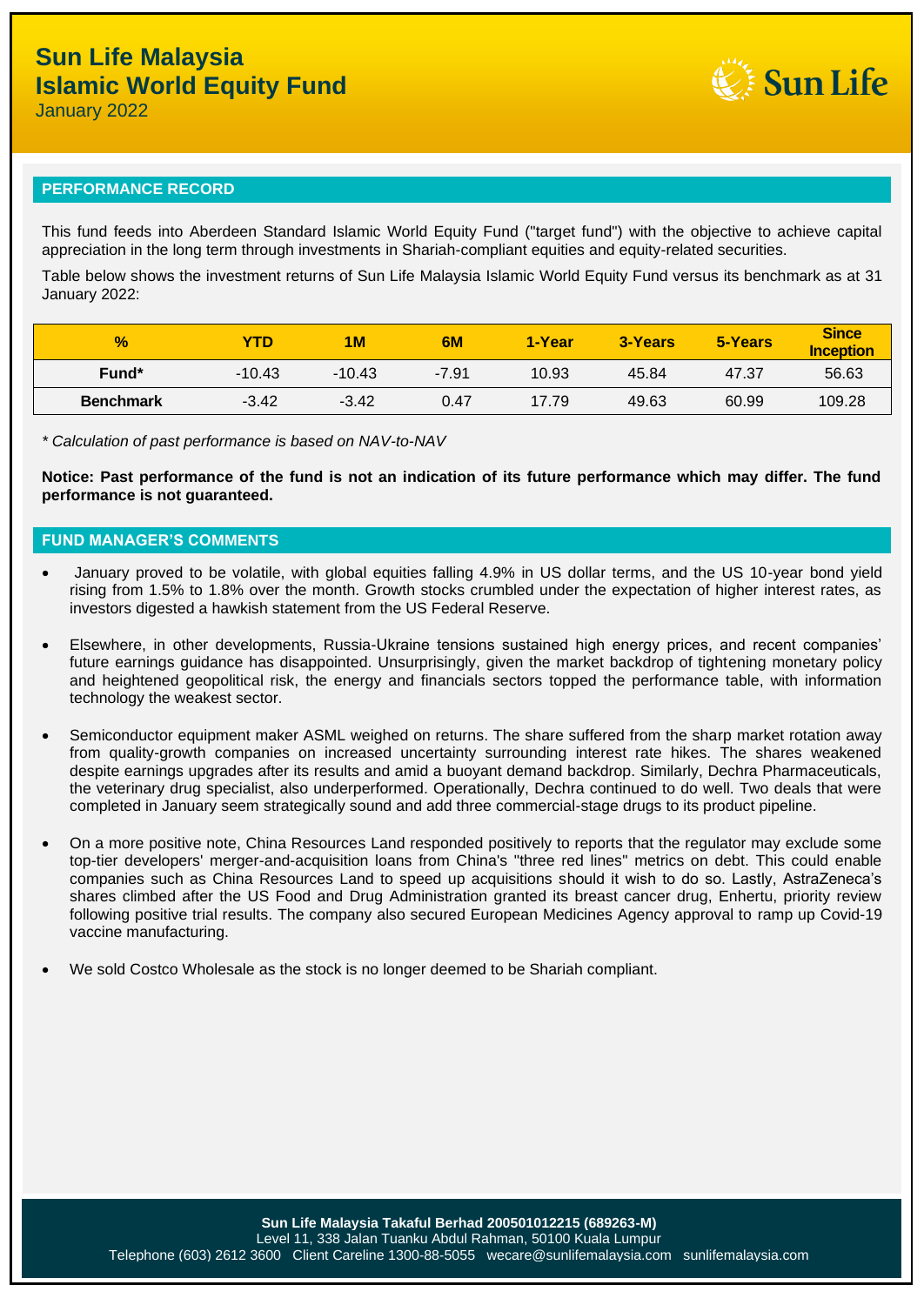# **Sun Life Malaysia Islamic World Equity Fund**

January 2022



### **RISKS**

All investment carries some form of risks. The potential key risks include but are not limited to the following:

| <b>External</b><br><b>Investment</b>      | The fund management function of the target fund is delegated to Aberdeen Asset Managers Limited<br>("AAML"). AAML ("External Investment Manager") is an entity within the Aberdeen Standard<br>Investments group ("ASI Group"). Although the External Investment Manager is an entity within the<br>ASI Group and they will have regular meetings with Aberdeen Standard to deliberate on the<br>investment themes and portfolio decisions, there is still the risk that the External Investment                                                                                                                                                                                                             |
|-------------------------------------------|--------------------------------------------------------------------------------------------------------------------------------------------------------------------------------------------------------------------------------------------------------------------------------------------------------------------------------------------------------------------------------------------------------------------------------------------------------------------------------------------------------------------------------------------------------------------------------------------------------------------------------------------------------------------------------------------------------------|
| <b>Manager Risk</b>                       | Manager may not adhere to the investment mandate of the target fund due to an oversight. In the<br>event of an oversight by the External Investment Manager, the NAV of the target fund will be<br>adversely affected and the investment of the unit holders may be jeopardised through the loss of<br>their capital invested in the target fund.                                                                                                                                                                                                                                                                                                                                                            |
| <b>Market risk</b>                        | Market risk refers to potential losses that may arise from changes in the market prices of the<br>Shariah-compliant equities that the target fund invests in. Prices of the Shariah-compliant equities<br>will fluctuate in response to various factors, for example, events or news that relates to the Shariah-<br>compliant equities as well as general market or economic conditions. In mitigating this risk,<br>Aberdeen Standard will invest in various sectors, thus the collapse of any particular sector would<br>not have a major adverse impact on the value of the target fund.                                                                                                                 |
| <b>Stock specific risk</b>                | Any drop in the price of a particular Shariah-compliant stock held by the target fund may affect the<br>unit price of the target fund adversely. This risk can be mitigated by investing in a wide range of<br>Shariah-compliant equities in different sectors, thus spreading the element of risk.                                                                                                                                                                                                                                                                                                                                                                                                          |
| <b>Concentration risk</b>                 | This risk refers to the risk that the target fund invests a substantial portion of its assets in a<br>particular sector or geographical area which may cause the target fund to be more susceptible to<br>adverse economic events affecting that particular industry or region. This risk is mitigated through<br>the diversification process that Aberdeen Standard will employ in the management of the target fund<br>whereby the target fund will hold a diversified portfolio of Shariah-compliant equities across various<br>sectors and countries.                                                                                                                                                    |
| <b>Shariah-compliant</b><br>warrants risk | The price, performance and liquidity of Shariah-compliant warrants are typically linked to the<br>underlying Shariah-compliant equities and therefore subject to those risks. However, the price,<br>performance and liquidity of such Shariah-compliant warrants will generally fluctuate more than the<br>underlying Shariah-compliant equities because of the greater volatility of the warrants market. The<br>erosion of value of the Shariah-compliant warrants may accelerate as the Shariah-compliant<br>warrants approach its expiry date and the potential gains from a favourable price movement of the<br>underlying Shariah-compliant equities may be offset by time decay.                     |
| <b>Currency risk</b>                      | As the investments of the target fund may be denominated in currencies other than the base<br>currency, any fluctuation in the exchange rate between the base currency and the currencies in<br>which the investments are denominated may have an impact on the value of these investments.<br>Investors should be aware that if the currencies in which the investments are denominated<br>depreciate against the base currency, this will have an adverse effect on the NAV of the target fund<br>in the base currency and vice versa. Investors should note that any gains or losses arising from the<br>fluctuation in the exchange rate may further increase or decrease the returns of the investment. |
|                                           | The impact of the exchange rate movement between the base currency of the target fund and the<br>currency of the underlying investments may result in a depreciation of the value of the investments<br>as expressed in the base currency of the target fund.                                                                                                                                                                                                                                                                                                                                                                                                                                                |
|                                           | Sun Life Malaysia Takaful Berhad 200501012215 (689263-M)                                                                                                                                                                                                                                                                                                                                                                                                                                                                                                                                                                                                                                                     |